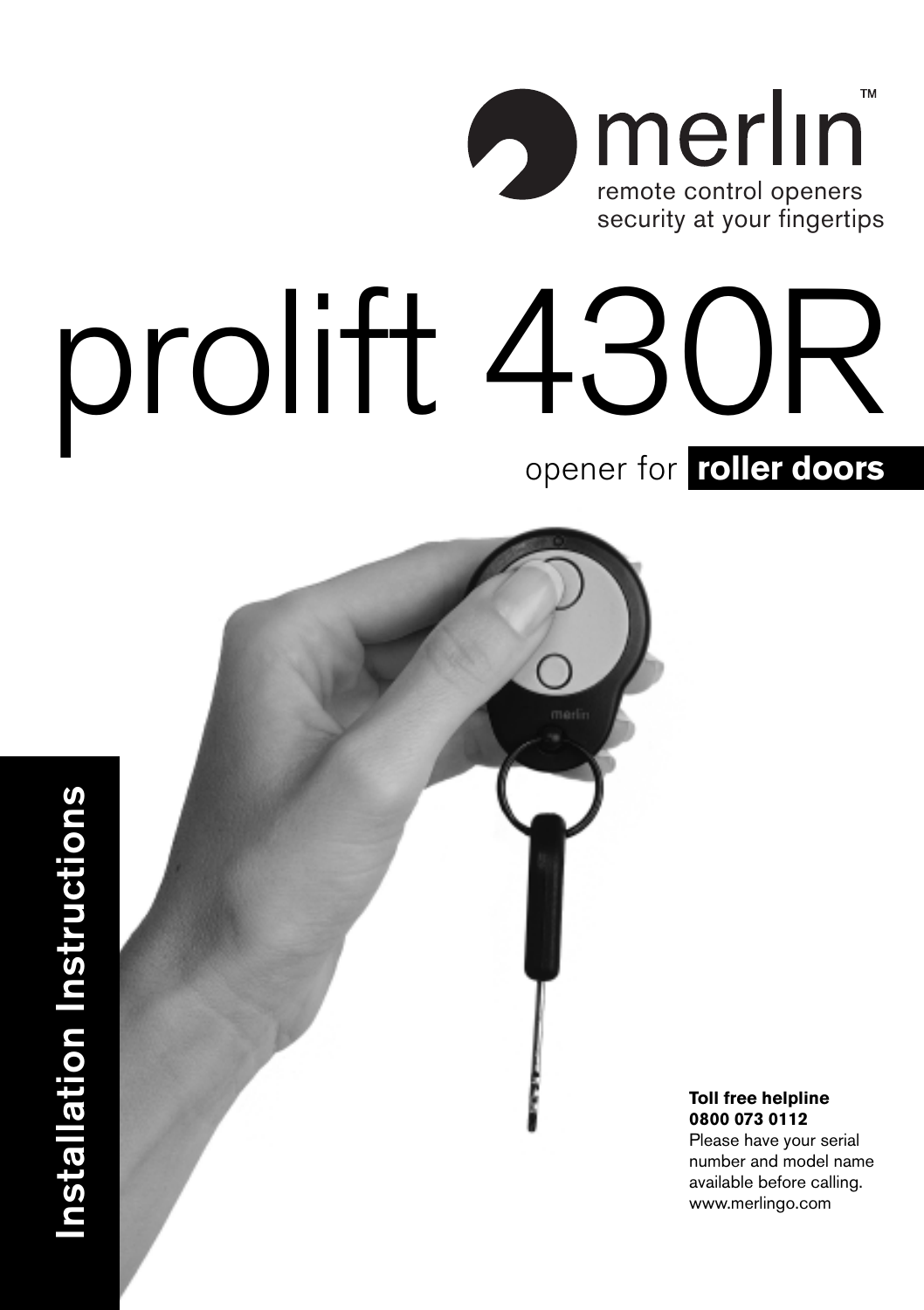## Important safety instructions for operation

It is vital for the safety of persons to follow all instructions. Save these instructions.

**WARNING Do not allow children to play with door controls. Keep remote controls away from children. The appliance is not intended for use by young children or infirm persons without supervision.**



**Merlin strongly recommends the use of optical safety beams on all sites as this is a non-contact system**

**Watch the moving door and keep people away until the door is completely opened or closed.**



**Use caution when operating the manual release with the door open since it may fall rapidly due to weak or broken springs or an imbalanced door stand well clear of the path of the moving door.**



**Frequently examine the installation, in particular cables, springs and mountings, for signs of wear damage or imbalance. Do not use if repair or adjustment is needed since a fault in the installation or an incorrectly balanced door may cause injury.**



**Your door and opener should be serviced at least annually to ensure safe operation.**



**Each month check that the drive reverses when the door contacts a 50mm high object placed on the floor. If check fails contact your Merlin Dealer or Authorised Merlin Installer to adjust the force sensitivity.**



**Force sensitivity should only be adjusted by a professional installer able to test force at the leading edge of the door.**

**This appliance is intended for use in single household domestic dwellings only. The appliance should not be used in multi-household or high frequency use dwellings.**



**Disconnect electric power to the garage door opener before making any repairs or removing any side covers.**

**To prevent fire or shock hazard, do not expose the opener to rain or moisture. There are no user serviceable parts in this appliance. Do not open cabinet as there is risk of electrical shock.**

## Important safety instructions for installation

#### **WARNING It is vital for the safety of persons to follow all instructions. Save these instructions.**

To prevent fire or shock hazard do not expose the opener to rain or moisture.

To avoid electrical shock do not open the cabinet without disconnecting the opener from the mains. Incorrect installation can lead to severe injury. Follow all installation instructions.

Garage doors are under great spring tension. Do not attempt to adjust spring tension. Do not loosen any brackets under spring tension. Do not remove springs from the door. Merlin does not accept responsibility for damage or injury resulting from installing this opener.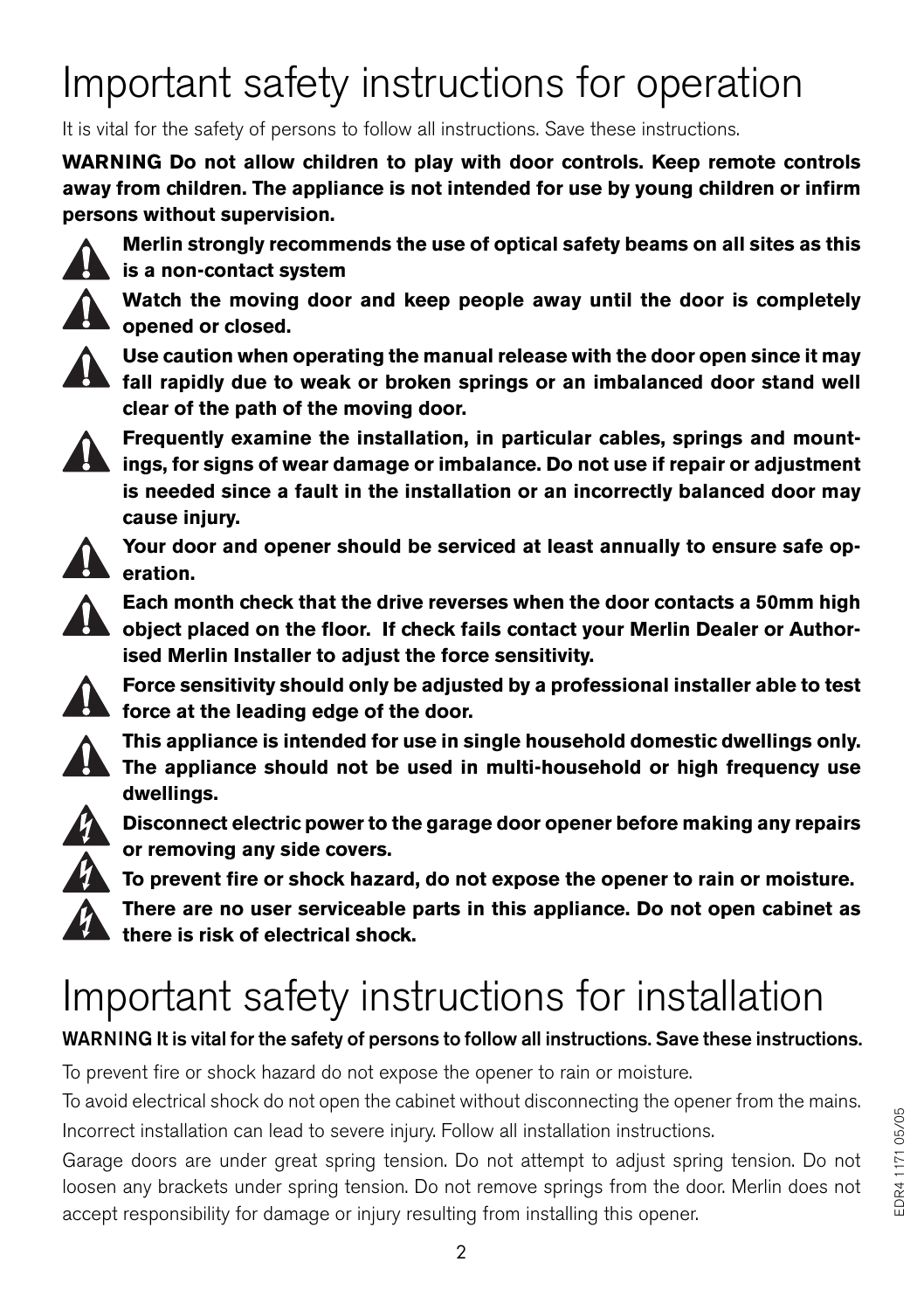To avoid difficulty during installation, do not connect the opener to the mains or run the door opener until instructed to do so.

Do not use force sensitivity adjustments to compensate for a binding or sticking garage door. Excessive force may damage the garage door.

Before installing the drive remove all unnecessary ropes or chains and disable any equipment, such as locks, that is not needed for powered operation.

Before installing the drive check that the door is in good mechanical condition and that it is correctly balanced. Check that it opens and closes properly.

Install the actuating member for the manual release (red handle on a rope) such that it rests at a height of less than 1.8m.

Install any fixed control, wired or wireless, within sight of the door but away from moving parts and at a height of more than 1.5m.

Permanently attach the label warning against entrapment in a prominent place, or near any fixed control.

Permanently fix the label concerning the manual release adjacent to its actuating member (thread the cord through the holes in the manual release warning card).

After installation, ensure that the mechanism is properly adjusted and that the drive reverses when the door contacts a 50mm high object placed on the floor.

The appliance is not intended for use by young children or infirm persons without supervision.

If the supply cord is damaged, it must be replaced by the manufacturer or its service agent or a similarly qualified person in order to avoid a hazard.

#### **CE compliance after installation (EC countries only)**

It is the responsibility of the installer of the opener to ensure that the forces measured at the leading edge of the door are within the guidelines of BSEN 60335-2-95:2001. This may require adjustment of the drive and may also require adjustment of the door. Specialised measurement equipment may be required. Contact Merlin for assistance if necessary. If the measured forces exceed the guidelines then Merlin M102 non-contact sensors must be fitted.

## Site requirements

**Electrical Power Supply** The opener is for 220-240 Volts AC - 50 Hz. There must be an earthed power point within 1.6 metres of the mounting position. **Garage Door** This opener is designed for a residential roller door, maximum 3m high, 6m wide and 200kg in gross mass. If the garage door is more than 1.9 m high, 2.1 m wide or 70kg in gross mass, it is recommended that safety beams are fitted or the leading edge force of the garage door tested. Contact your merlin dealer for further information.

The force required to move the garage door should not exceed 30kg. Check that it is possible to raise the door by hand through the full height of the opening. The door should operate smoothly, rolling up and down level to the floor without the door curtain binding, bulging or coning. The door must not jam in the tracks. If in doubt consult Merlin. The state of the state of the state of the state of the state of the state of the state of the state of the state of the state of the state of the state of the state of the state of

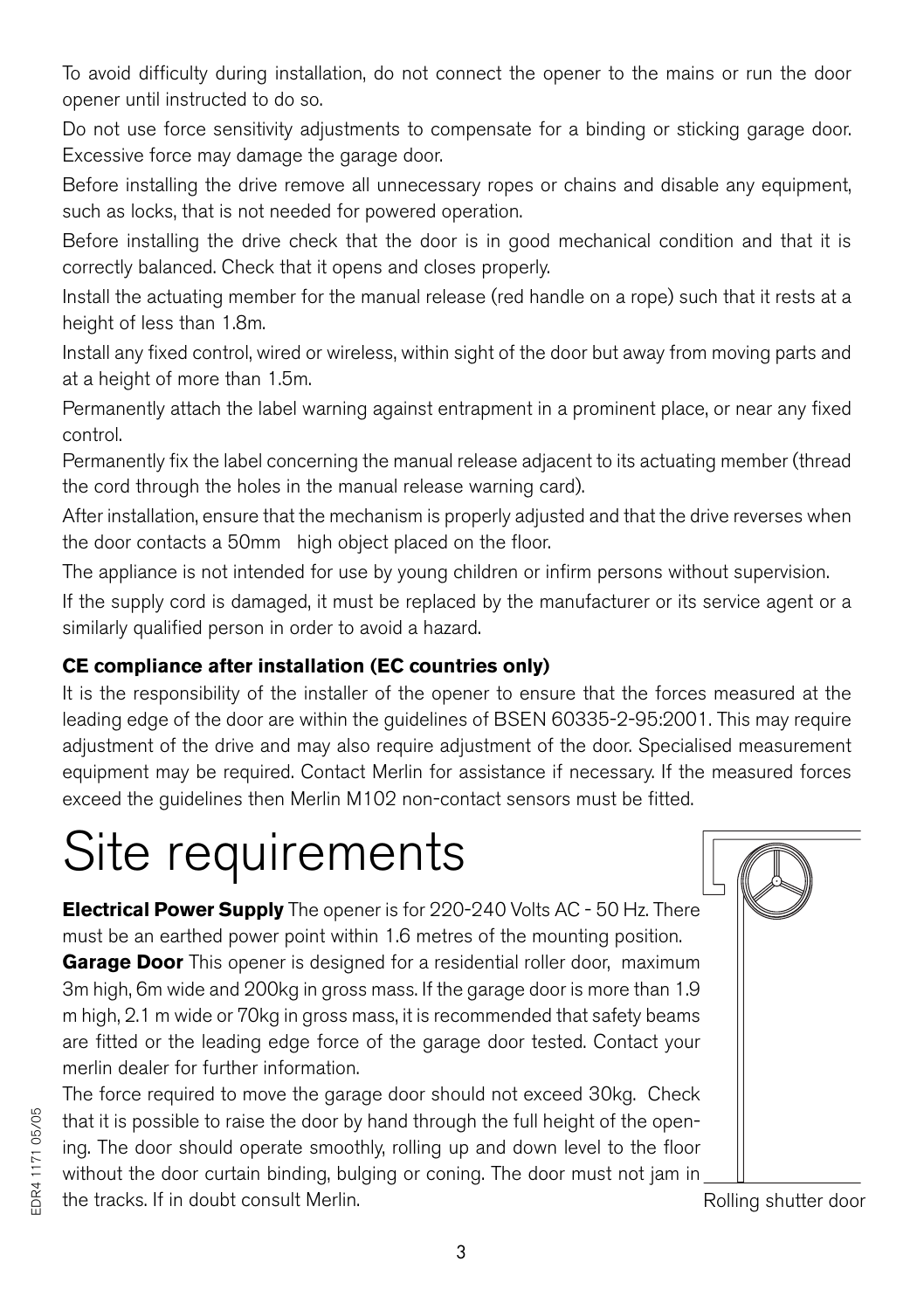**Clearances** This opener has been designed to fit most existing roller doors. It can be mounted on the left or right hand sides of the garage.

There must be at least 160mm between the edge of the door drum and the inside wall of the garage. If there is not then the opener will not fit at all.

There must be at least 70mm between the inside wall of the garage and the free end of the door shaft.

There must be at least 60mm between the edge of the door drum and the supporting wall bracket.



There must be a drive spoke inside the drum closer than 130mm from the edge of the door drum. If there is not then contact Merlin for an adapter.

**Door Locks** Existing door locks must be removed or disabled. The opener or the door can be damaged if you try to use it to open a locked door.

## Preparing the opener



#### **STEP 1. Check the contents of the package.**

Your package should contain: this manual, a warranty sheet, black steel counter-weight bar, remote control transmitter, cast aluminium drive finger, two drive finger mounting bolts, nuts and spring washers, two screws with nuts for the weight bar, loosely bolted black plastic stop bracket assembly, red emergency release rope (with manual release warning card) and one assembled door opener.



#### **STEP 2. Fit the drive finger to the main drive gear.**

Ensure the rounded edge of the drive finger flange is in line with the curvature of the gear, that is rounded corners pointing towards the gear teeth.

**CAUTION Bolts must be inserted from the rear of the drive gear into the drive finger, or damage will be caused to the opener.**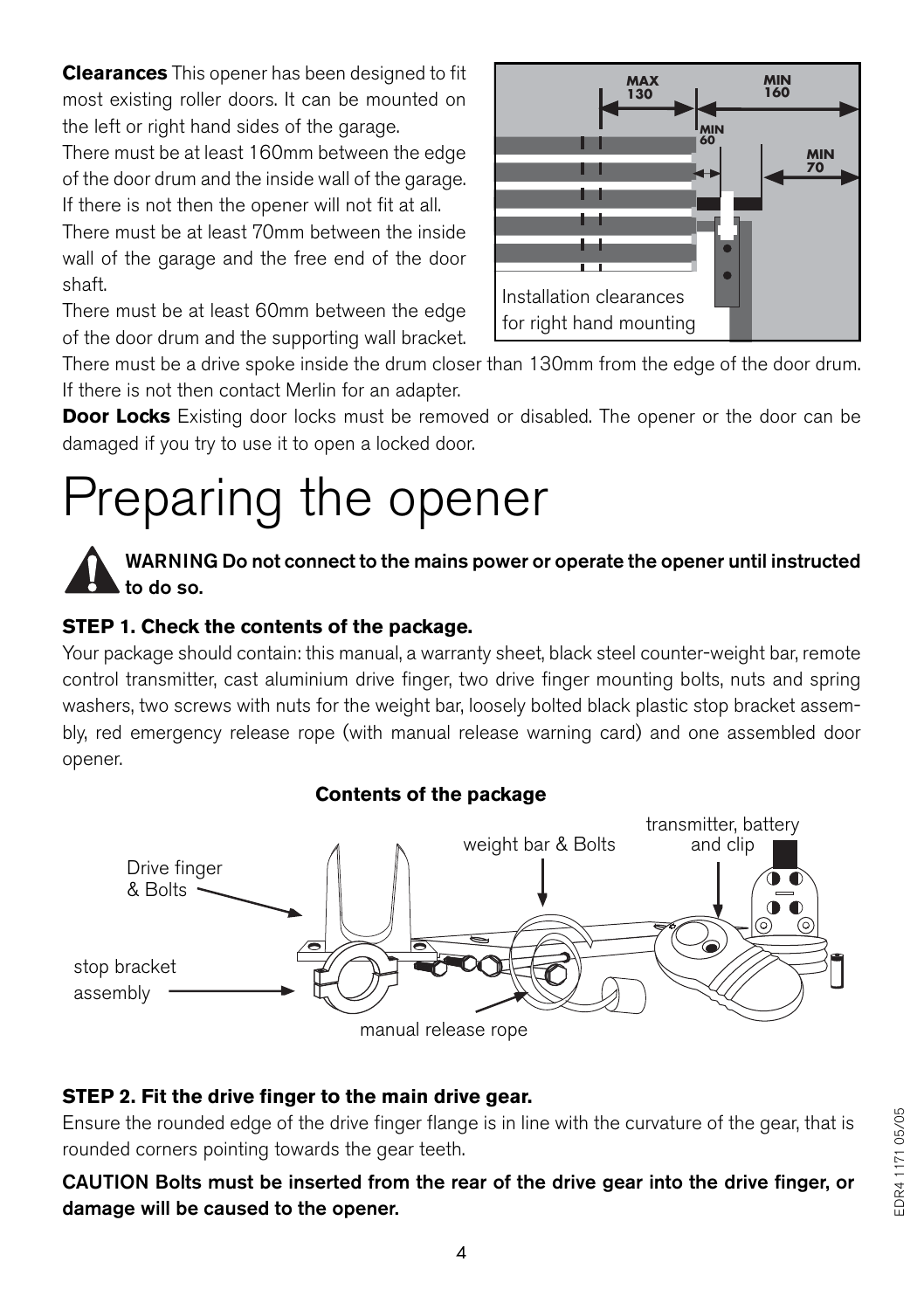

#### **Drive finger on main drive gear**

**WARNING Roller doors are under great spring tension. It is important to secure the door curtain before loosening the brackets holding the door. Merlin does not accept responsibility for damage or injury resulting from installing this opener. Please read this manual fully before attempting installation.**

## Preparing the roller door

**WARNING Do not loosen both door support brackets or clamps. Loosening both door shaft clamps will expose you to the risk of serious personal injury.**

**STEP 1.** Check that there is a power point available and that there is adequate clearance to mount the opener onto the door in your preferred location. Clearances are listed in the front of this manual.

**STEP 2.** Roll the door up to the fully open position.

**STEP 3.** Ensure that the U-bolt on the end of the door opposite the end to which the opener is to be fitted is tightened securely. This U-bolt holds all the spring

tension on the door once the other U-bolt is released.

**STEP 4.** Before loosening any bolts or clamps, mark the position of the main door-shaft on the wall bracket. This will allow the door to be re-installed with correct alignment after the opener is fitted.

**STEP 5.** At the side of the door that the opener is to be fitted carefully loosen the door shaft U-clamp, checking that the spring tension inside the roller door drum is not being released.

**STEP 6.** Remove the U-clamp from the bracket. Do not allow the drum to fall by sliding the shaft off the end of the bracket. **Preparing the roller door**



## DR4 1171 05/05 EDR4 1171 05/05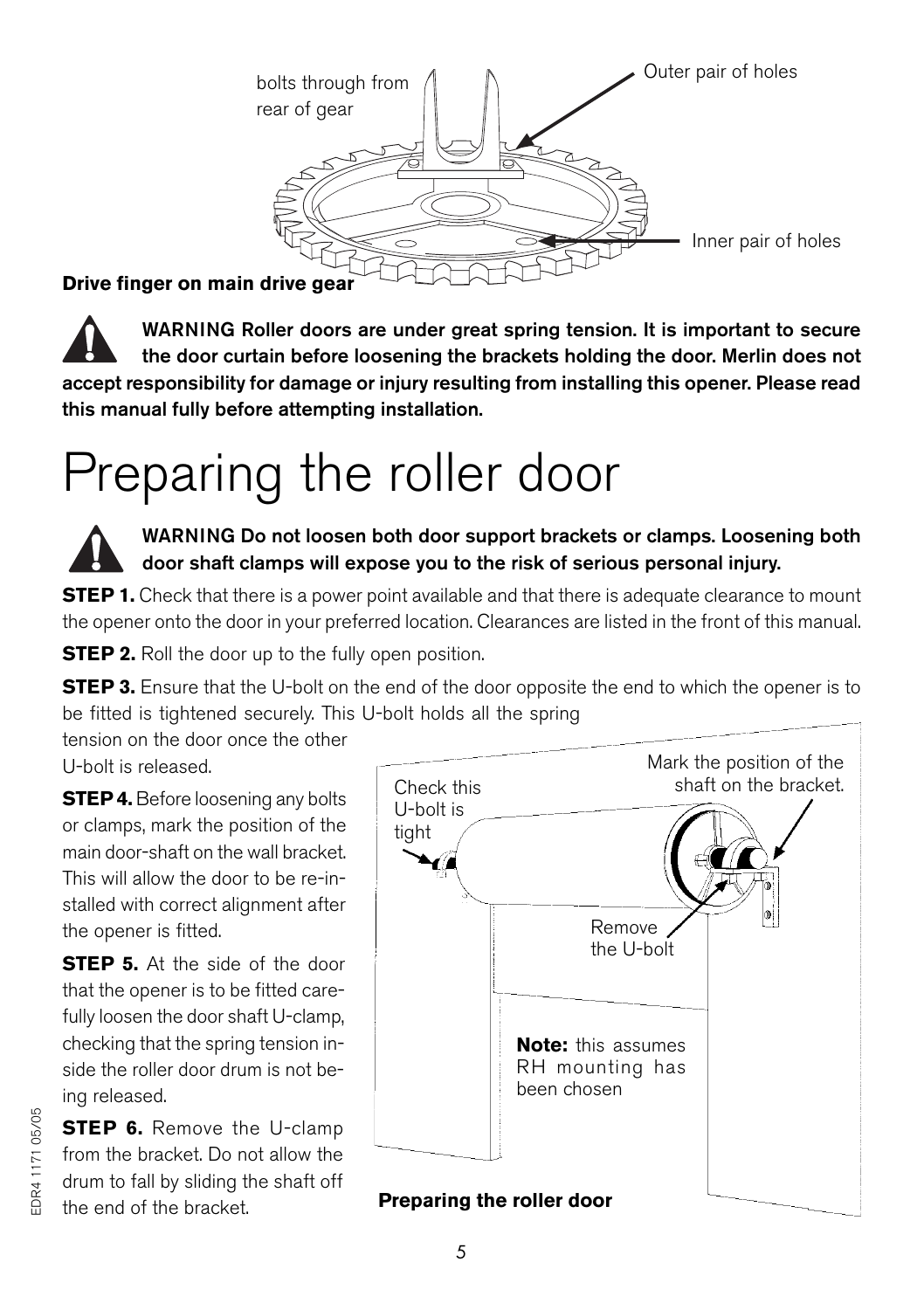# Installing the opener

#### **NOTE: If the door is fitted below 2.5m the installer must ensure that all safety guards are fitted according to this manual.**

#### **STEP 1.**

You will need assistance for this step. Slide or lift the door shaft clear of the wall bracket and slip the opener over the shaft. Turn the gear to engage the drive finger onto one of the support spokes inside the roller drum. Place the door shaft back onto the wall bracket in the position that it was originally. Refit and tighten the door shaft U-bolt.

It may be necessary to remove the wall bracket. Mark the position before removing the bracket.



**Installing the Opener**

## If there is between 60mm and 160mm between the end of the door shaft and the side wall of the garage:

It will be difficult to install the opener onto the door shaft. To make it easier, it is possible to split the drive gear and limit assembly from the motor and controller section. This will result in two smaller items that must then be re-attached after installing the drive section first.

You will need to remove the limit switch cover, disconnect the limit wiring loom, undo two 8mm bolts and one 6mm screw. The two sections will now separate quite easily. Note the clutch stator is connected by a pin at the bottom right hand corner of the drive bracket.

To reconnect take care to engage the clutch stator pin on the lower right hand corner of the drive bracket. Contact Merlin if you have any doubts about this.

#### **STEP 2.**

When the drive finger is engaged on a spoke, slide the opener along the door shaft until the large main gear is approximately 15mm clear of the edge of the door curtain. Tighten the two 8mm clamping bolts facing out of the bracket to secure the opener to the door shaft.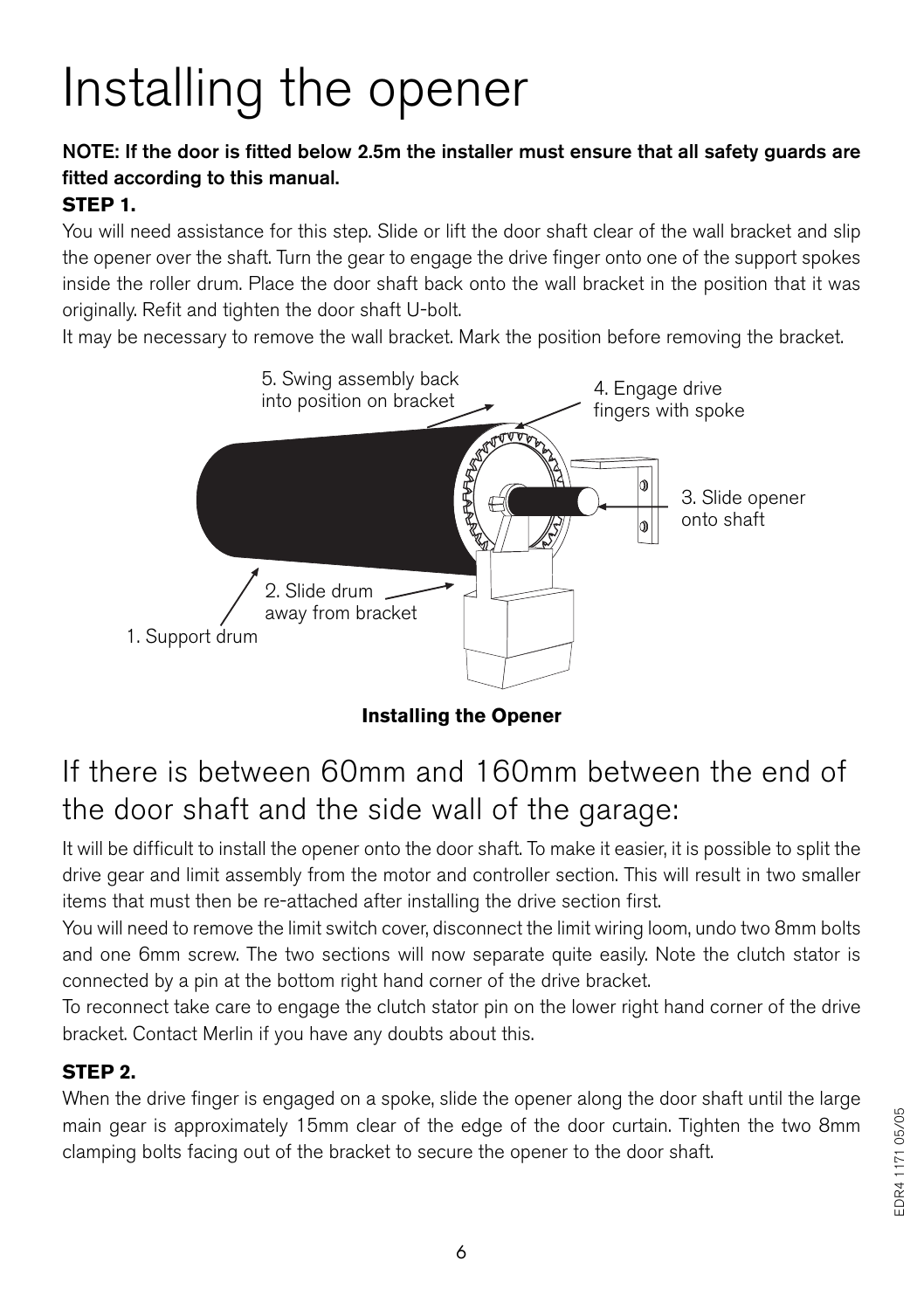

#### **Drive gear to drum clearance**



Fit bracket against boss of drum spokes

#### **Stop Bracket Position**

#### **STEP 3.**

Re-check all mounting bolts to ensure door, opener and supporting wall brackets are all securely fastened.

#### **STEP 4.**

 With the door in the open position fit the Stop Bracket onto the door shaft at the opposite end from the garage door opener. This bracket fits hard against the boss of the door drum spoke and helps prevent uneven rolling up of the door curtain after the opener is installed.

#### **STEP 5.**

Fit the black steel weight-bar to the bottom centre of the door edge using the 5mm coach bolts and nuts supplied.

#### **STEP 6.**

Fit the release rope

Tie the red release rope through the hole in the end of the release handle. Pull the red release rope to position the clutch lever in the down position. Ensure the release cord is threaded through the manual release warning card.

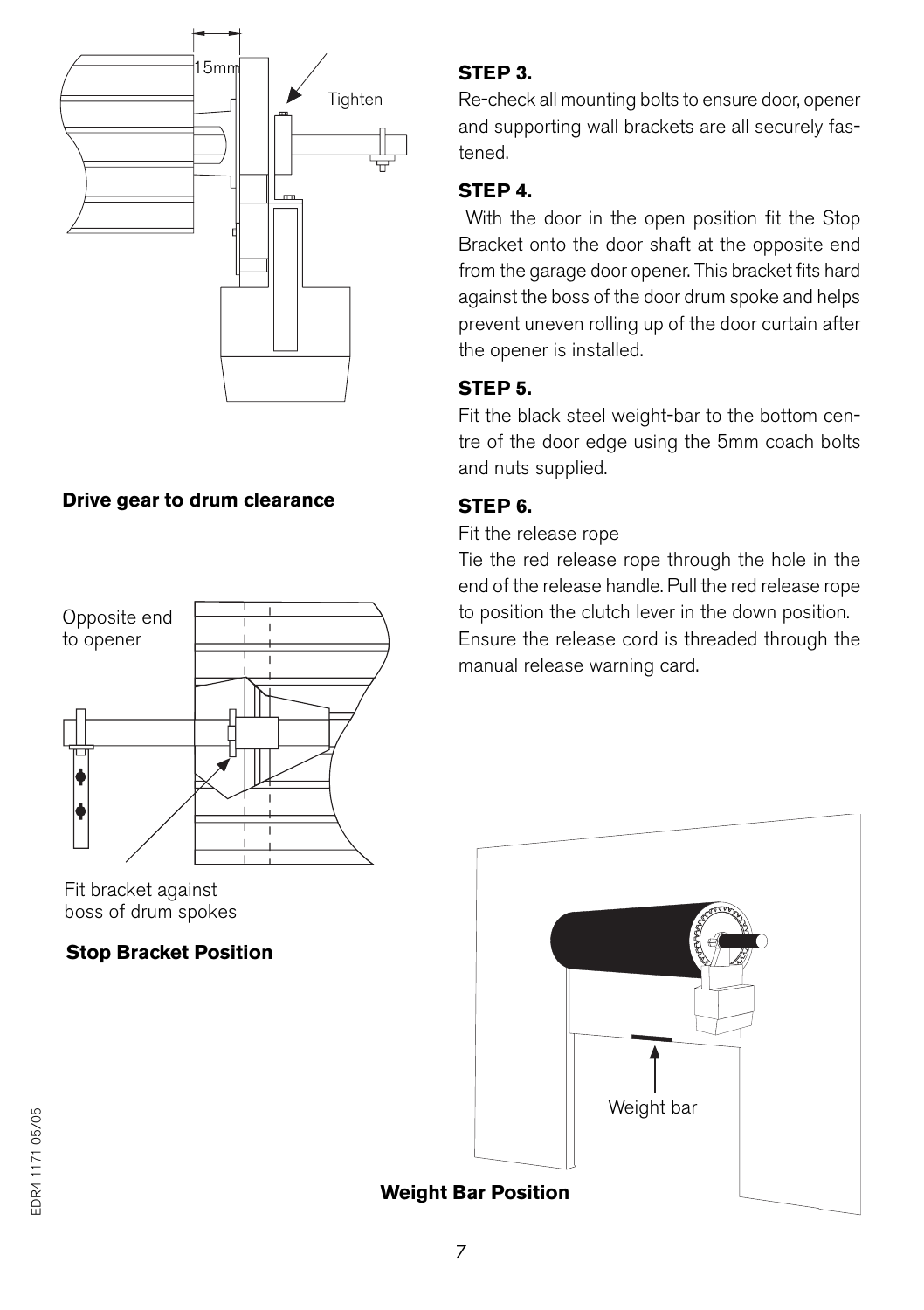## Setting the door travel limits





The procedure for setting the door travel limits differs depending on which side of the garage door the opener has been fitted.

#### **STEP 1:**

To access the limits rotate the limit cover clockwise to the open position. Remove the green control panel cover

from the left front face of the opener.

#### **STEP 2:**

As viewed while looking out of the garage through the doorway, is the opener on the right-hand or left-hand side?



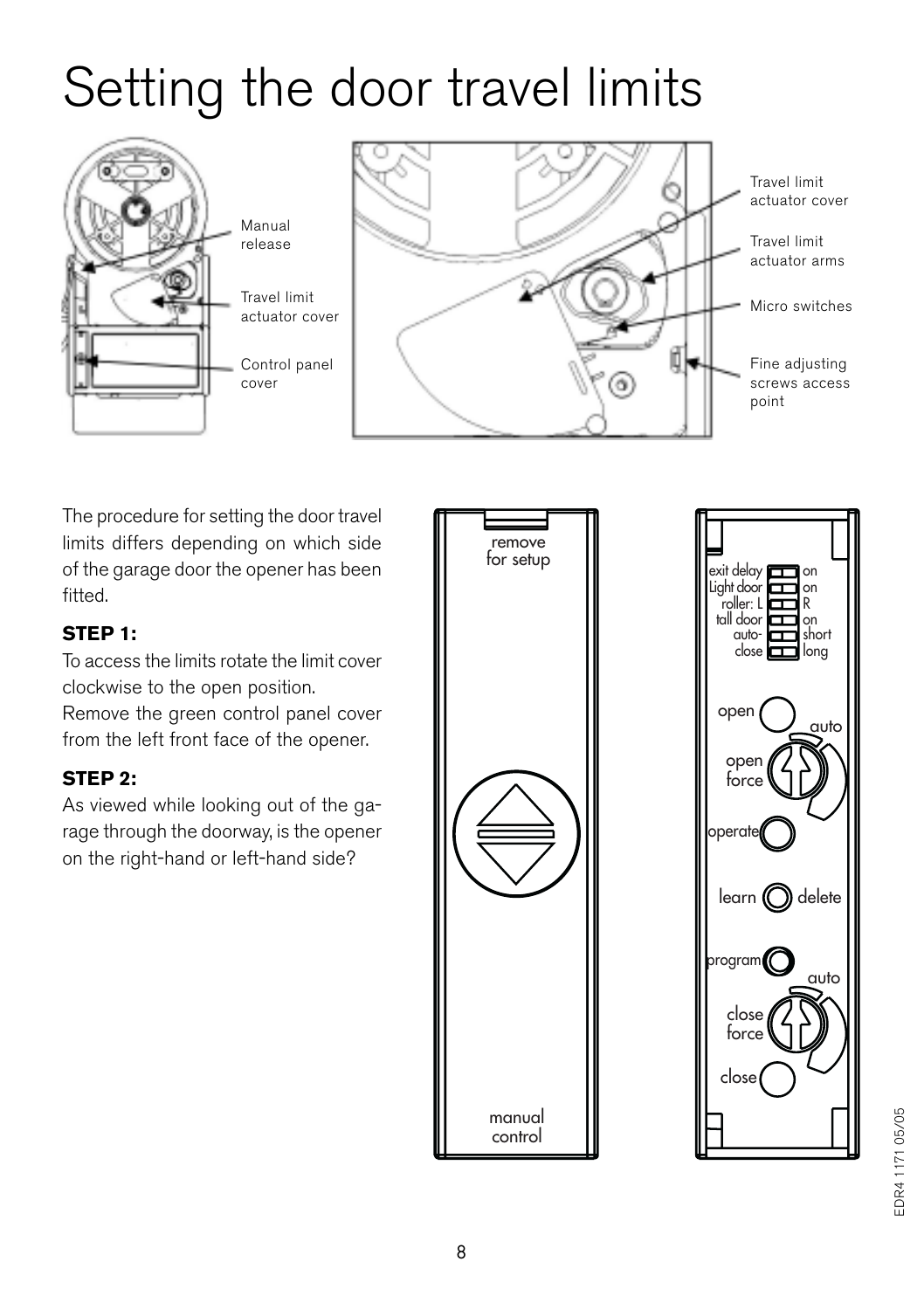## Setting door travel limits for right-hand mounting only

#### **STEP 1:**

Inspect the option switches on the control panel. The switch marked 'Roller L:R' should be moved to the R position.

#### **STEP 2: Set the bottom limit of travel.**

Connect the mains power to the opener and switch the power on. Pull the manual release to disengage the door from the opener. Lower the door manually to the fully closed position.

Observe the red LED on the control panel. It should be flashing. (If the red LED is on continuously, rotate the front actuator arm clockwise. If the green LED is on continuously, rotate the rear actuator arm anti-clockwise.)

Rotate the front limit-actuator-arm anti-clockwise until it contacts its microswitch and the red LED stays on continuously.

#### **STEP 3: Set the upper limit of travel.**

Raise the door manually to the fully open position.

Observe the green LED on the control panel. It should be flashing. (If it isn't then rotate the rear limit-actuator-arm anti-clockwise away from its microswitch.)

Rotate the rear limit-actuator-arm clockwise until it contacts its microswitch and the green LED stays on continuously.

The limits are now largely set in the correct position. However the door travel can be further adjusted using the fine adjustment screws.

Each turn of the screw results in around 5mm of door travel.

After the limits have been set close the limit cover.

## Setting door travel limits for left-hand mounting only

#### **STEP 1:**

Inspect the option switches on the control panel. The switch marked 'Roller L:R' should be moved to the L position.

#### **STEP 2: Set the bottom limit of travel.**

Connect the mains power to the opener and switch the power on. Pull the manual release to disengage the door from the opener. Lower the door manually to the fully closed position.

Observe the red LED on the control panel. It should be flashing. (If the red LED is on continuously, rotate the front actuator arm clockwise. If the green LED is on continuously, rotate the rear actuator arm anti-clockwise.)

Rotate the rear limit-actuator-arm clockwise until it contacts its microswitch and the red LED stays on continuously.

#### **STEP 3: Set the upper limit of travel.**

Raise the door manually to the fully open position.

Observe the green LED on the control panel. It should be flashing. (If it isn't then rotate the rear limit-actuator-arm anti-clockwise away from its microswitch.)

Rotate the front limit-actuator-arm anti-clockwise until it contacts its microswitch and the green LED stays on continuously.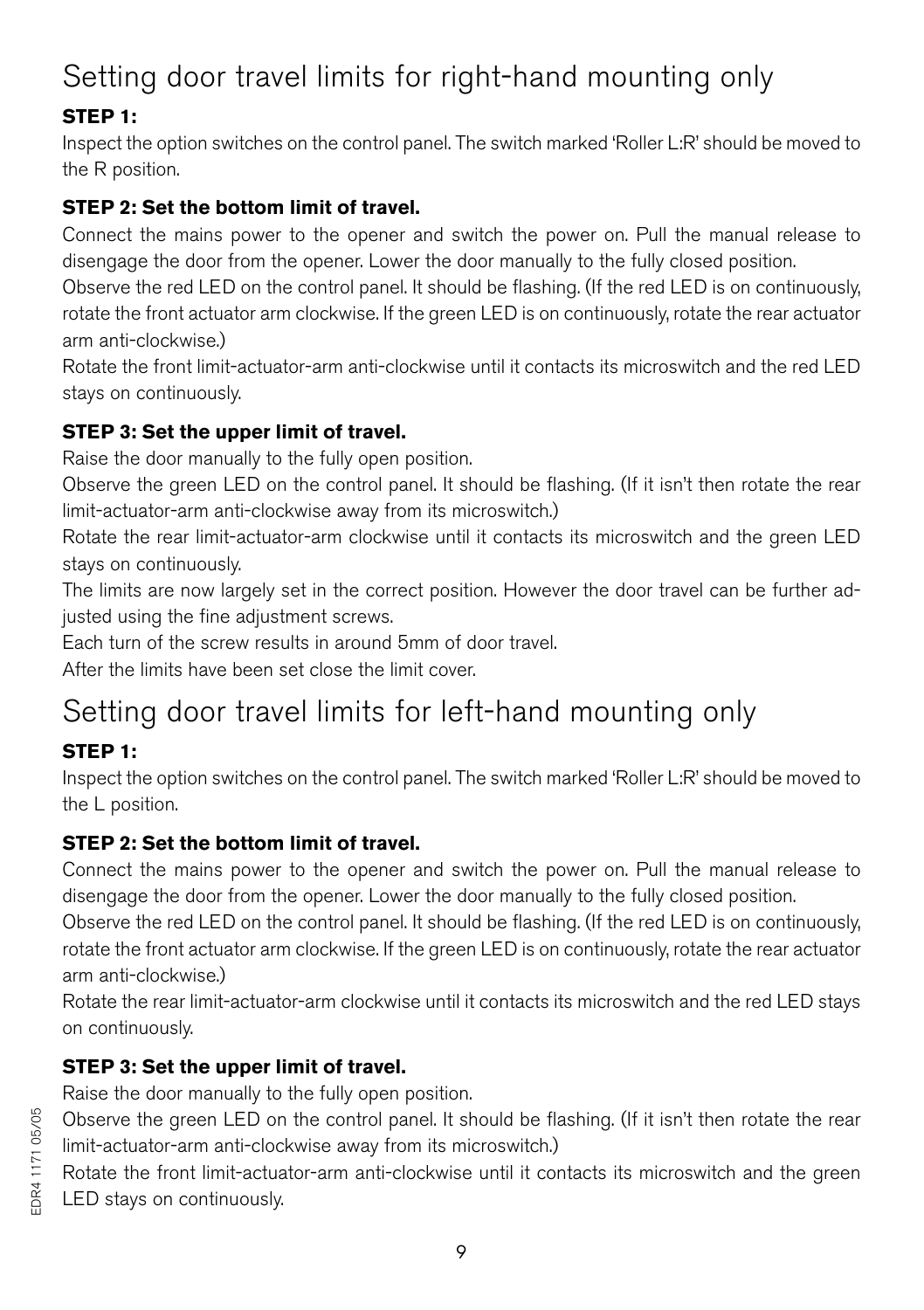The limits are now largely set in the correct position. However the door travel can be further adjusted using the fine adjustment screws. Each turn of the screw results in around 5mm of door travel. After the limits have been set close the limit cover.



#### **WARNING: The door is not safe for unsupervised operation until the force sensitivity has been set.**

**NOTE Repeated operation of the opener in a short period of time during the setting of force sensitivity may trigger the thermal cutout of the motor. In this case you will have to wait for approximately five minutes for the motor to cool sufficiently to continue the installation process. If the unit has overheated you will hear the relays clicking in response to the transmitter or pushbutton but the motor will not operate. After cooling down, normal operation is able to resume.**

# Improving the door security

In most cases the opener acts as a lock on the door. However some doors allow the curtain to slide up in the tracks even when the drum is held stationary by the opener. In these cases we recommend the addition of bolts or pop-rivets to hold the curtain against the drum:

#### **STEP 1.**

 Pull the red rope to disengage the clutch. Close the door manually. Push the clutch lever (attached to the red rope) up.

#### **STEP 2.**

Try to manually open the door with the opener engaged. (There will be a clunk as the opener engages its clutch.) Any excess door curtain may billow out from the top of the drum.



#### **Securing door curtain to drum**

#### **STEP 3.**

To remedy any billowing place gutter-bolts or pop rivets (not supplied) 75mm up from where the curtain leaves the roll. Secure these through the curtain into the spokes.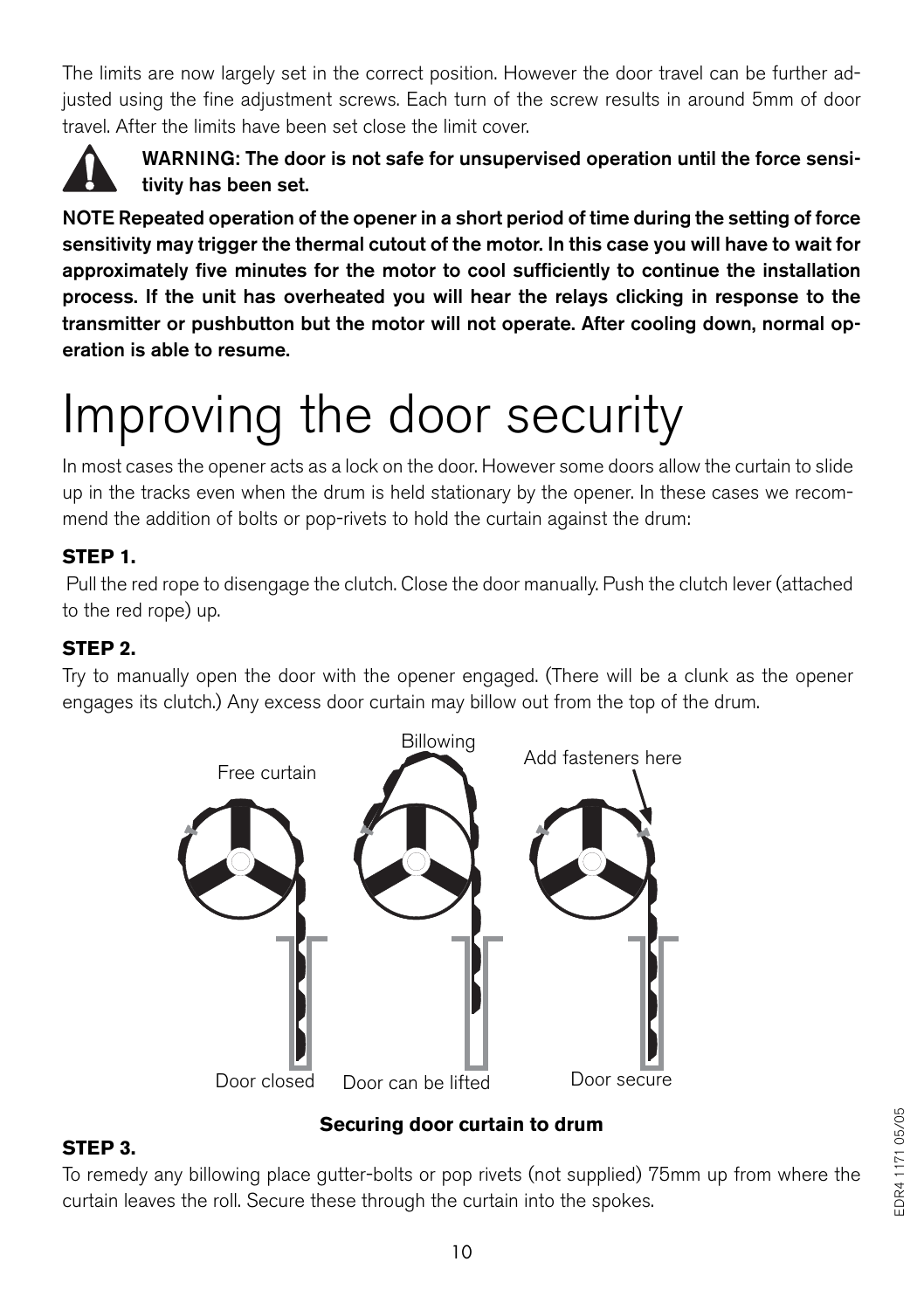# Setting up wireless controls

Wireless controls can operate the opener, or the opener's courtesy lamp, by sending coded radio signals. These coded signals use high-security code-hopping.

Wireless controls can be hand-held or fixed to walls, such as a wireless keypad, or a wireless wallswitch.

Up to 20 Merlin wireless controls can be learned by the opener. After this, the 20th wireless control is over-written in the opener's memory.

All wireless controls can be deleted from the opener's memory.

There is a red learn button under the green control panel cover on the front face of the opener. The small button on a Merlin M-122 wired wall-switch can also be used as the learn button.

If a setting is enabled in the opener, then it is possible to use any existing learned wireless control as a learn button. (See separate section following.)

#### **To learn a remote button to operate the opener:**

Press the learn button for 1-2 seconds, until the courtesy lamp begins to flash slowly. Press the desired remote button, wait 1 second, press the desired remote button again. The courtesy lamp will stop flashing once learning is complete.

#### **To learn one remote button to operate the opener and another to operate the lamp:**

Press the learn button for 1-2 seconds, until the courtesy lamp begins to flash slowly.

Press the desired remote button for control of the opener, wait 1 second, press the desired remote button for control of the courtesy lamp. The courtesy lamp will stop flashing once learning is complete.

#### **To delete all remote controls from the opener's memory**

Press and hold the learn button for eleven seconds, until the courtesy lamp stops flashing. After six seconds it will flash fast as a warning. If you release the learn button during this warning period then the memory will not be wiped.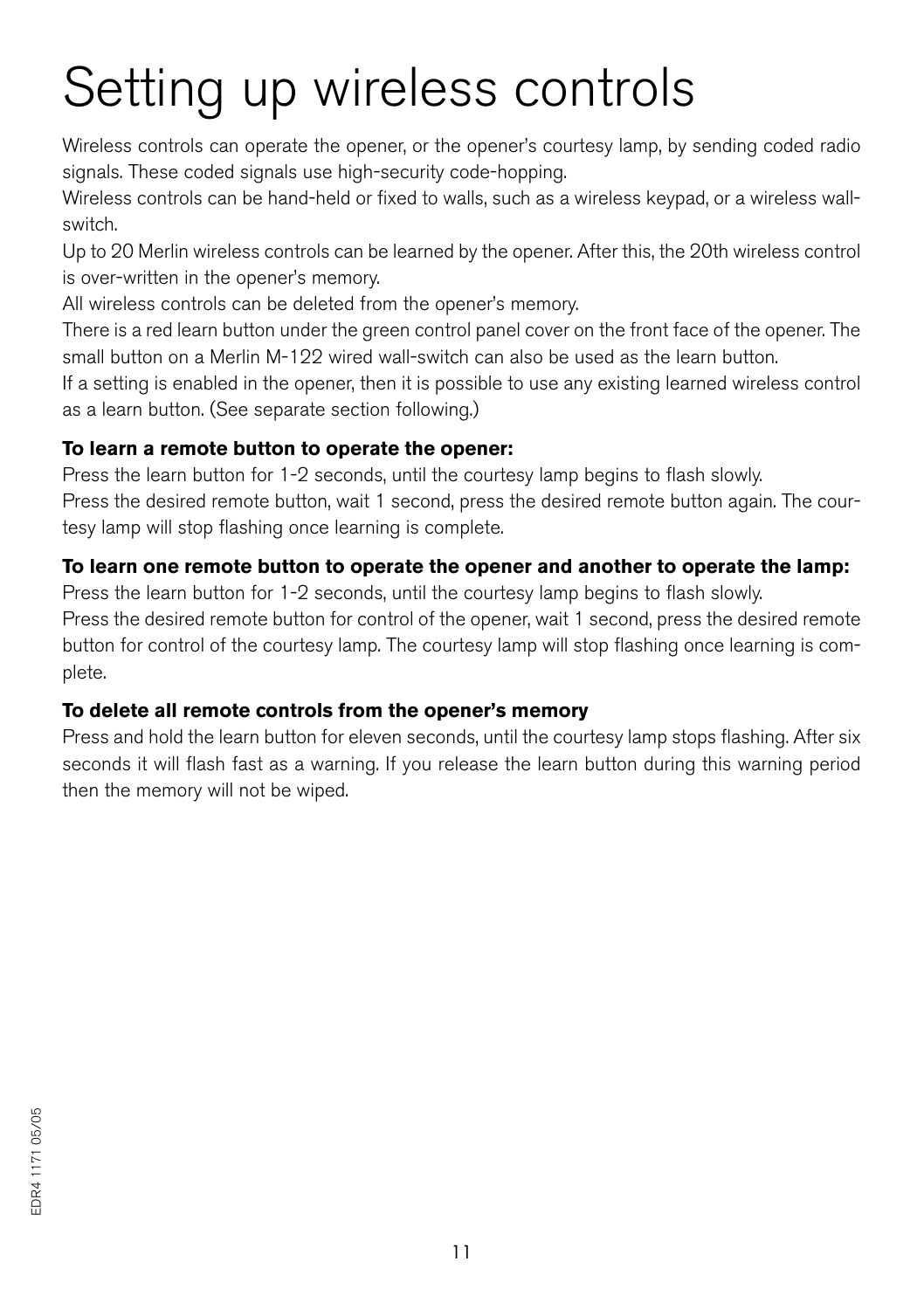## Remote transmitter learning

Remote Transmitter Learning (RTL), when enabled, allows any existing learned wireless control to be used as a learn button for the learning of additional wireless controls. Note that this feature trades convenience for security. If it is chosen to disable RTL (the default setting at manufacture is enabled) then the level of security is increased.

#### **To enable or disable RTL:**

Remove the green control panel cover to expose the setup controls. Identify the red learn button and the black program button.

Hold both of these buttons down for three seconds until the courtesy lamp begins to flash. Release both buttons.

Six flashes confirms that RTL is now enabled.

Four flashes confirms that RTL is now disabled.

#### **To place the opener in learn mode using RTL:**

Select any two or four button Merlin hand held remote control that is already learned in to the opener. Call this the master remote.

Press the master remote's north and south buttons together for 2-3 seconds.

The courtesy lamp on the opener will begin to repeat a cycle of flashing three times and pausing. If you have several openers that operate from this master remote, then all these openers will begin to flash their courtesy lamps.

Press the button on the master remote that would normally operate the desired opener. Now that opener will go into learn mode, and any other openers that were flashing will return to their normal standby state.

The courtesy lamp on the opener that is in learn mode will begin to flash slowly. You have 20 seconds to complete the next step. If no signals are received for 20 seconds, the opener will revert to its normal standby state.

#### **To learn a button to operate the opener:**

Press the desired remote button, wait 1 second, press the desired remote button again. The courtesy lamp will stop flashing once learning is complete.

#### **To learn one remote button to operate the opener and another to operate the lamp:**

Press the learn button for 1-2 seconds, until the courtesy lamp begins to flash slowly. Press the desired remote button for control of the opener, wait 1 second, press the desired remote button for control of the courtesy lamp. The courtesy lamp will stop flashing once learning is complete.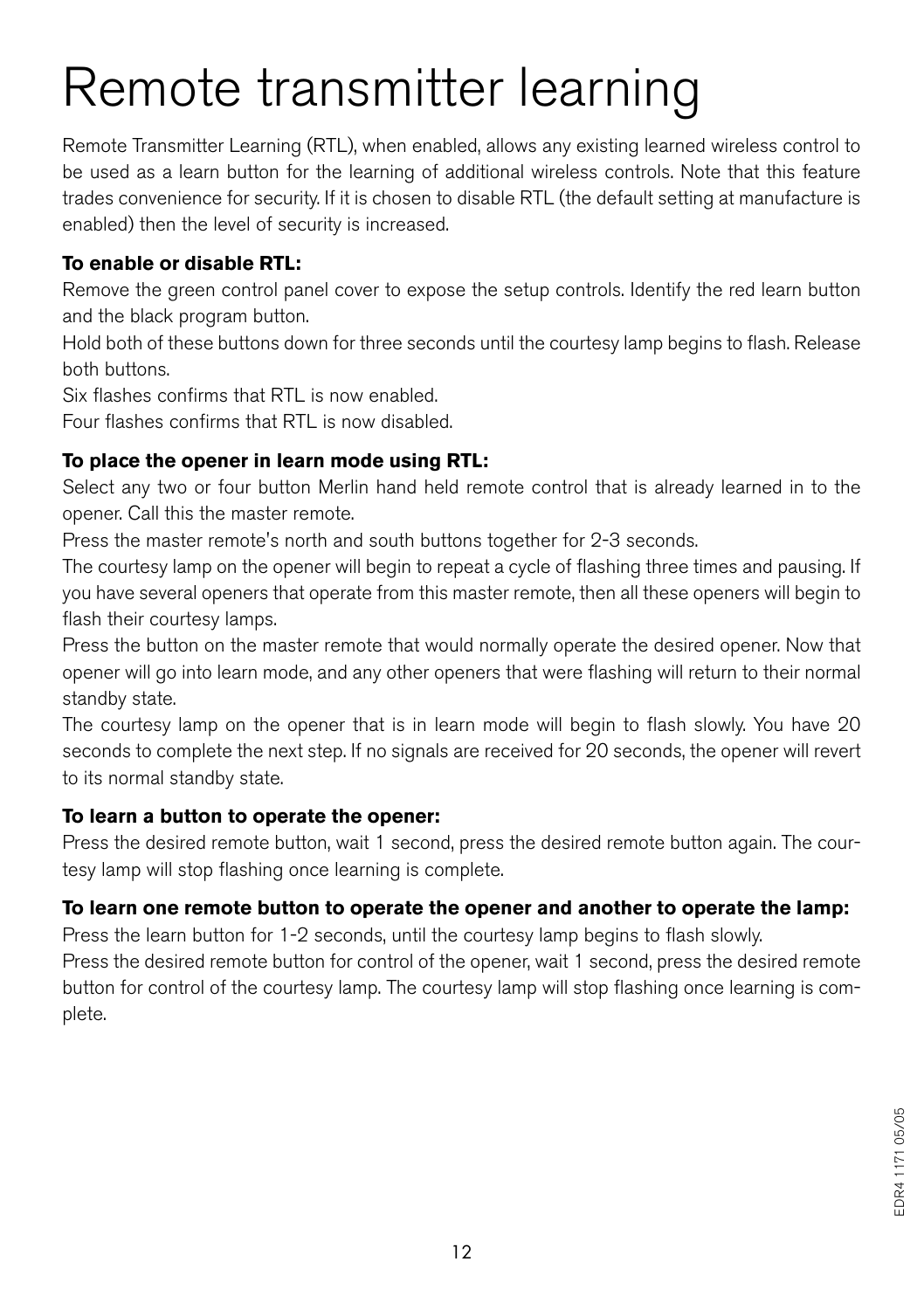## Adding the Merlin M102 beam sensor (Optional)

**Merlin strongly recommends the use of optional safety beams on all sites as this is a non-contact system. If there is any doubt in whether the force at the leading edge is inside the regulation limit, safety beams should be fitted.**



**Non contact beam sensor**

Non-contact Near-Infra-Red beam sensors may be required in EC countries.

If sensors are fitted the opener will only close when the sensors are fully functional and where their beam is unobstructed.

The sensors should be placed either side of the door opening, within 300-mm of the door's opening, and within 100-mm of the floor. Choose positions that will protect the sensors from accidental impact or water. If one sensor is marked 'receiver' then do not place that sensor where it will be subjected to bright direct sunlight. The high level of Infra Red light in bright sunlight may temporarily prevent normal operation of the opener.

Switch off the power to the opener. Run the pair of cables from each sensor back to the accessory terminals on the rear of the opener.

There is no need to connect the cables with any particular polarity.

The door can open regardless of the sensor beam. Only the closing operation is affected by the state of the beam. If the beam is obstructed, or if the sensors are not functioning, then the door may still be closed by holding the manual control button down for at least two seconds, and keeping it held until the door is closed.

# Connecting the wall control box

### (Optional)

The M-122 wall control box can be wired to the accessory terminal strip.

This will allow the user to control the opener and lamp by fixed wiring.

Connect to the accessory terminals marked 'manual control' under the opener, inside the lamp cover, under a panel.

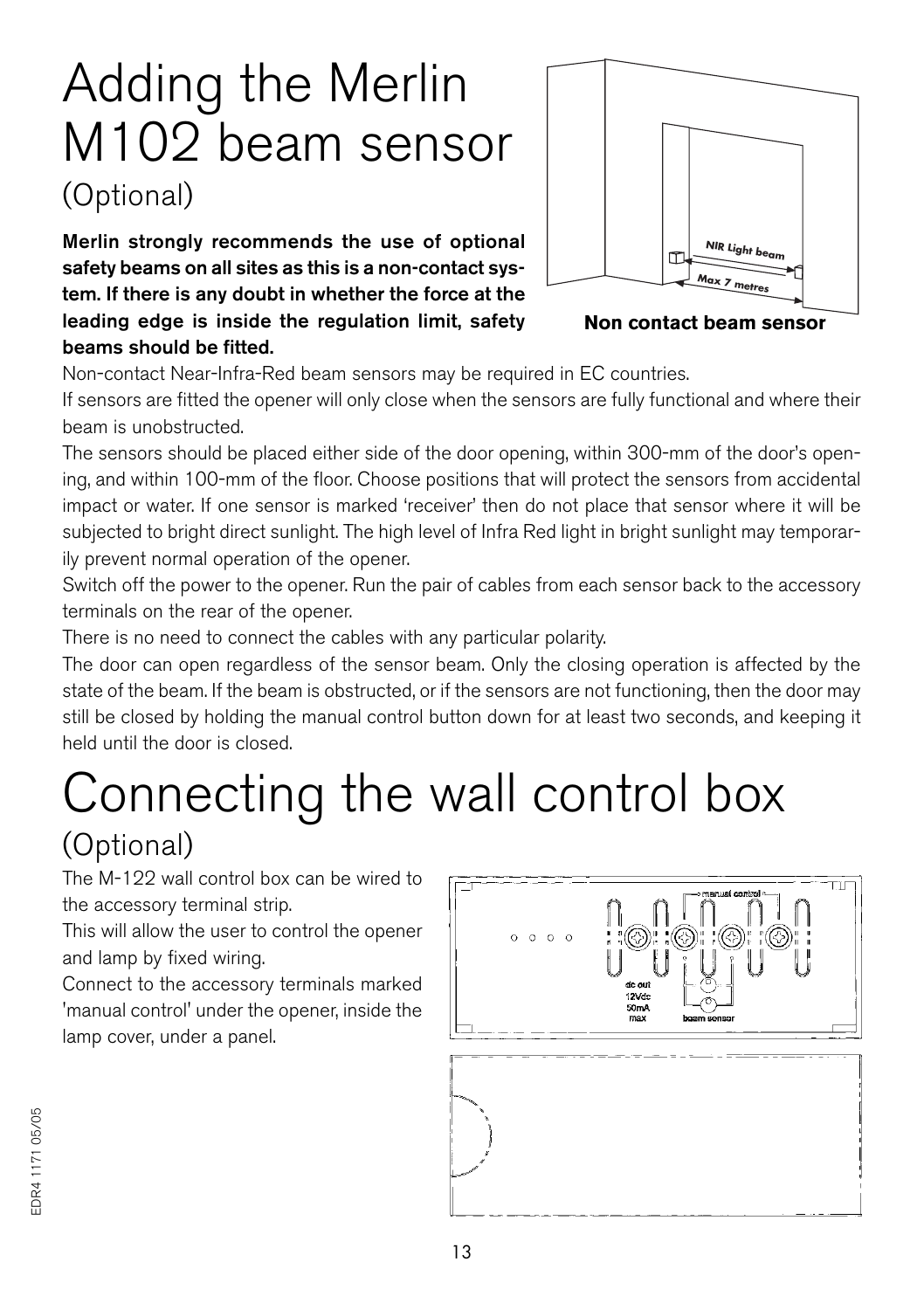# Setting the force sensitivity

The force sensing is not preset and must be set correctly to suit your door.

**STEP 1:** Remove the green control panel cover from the left front face of the opener.

**STEP 2:** Identify the green and the red control knobs marked open-force and close-force.

Note: The opener can be set to either determine its own safe operating force level, or it can be set to allow a deliberately greater amount of force to be applied to the door.

**STEP 3:** To set the force levels automatically, press the program button and turn the control knobs fully anticlockwise. Ensure that the door is engaged to the opener. Then operate the opener to move the door in a single unobstructed movement from one limit position to the other. If no obstruction was sensed during this cycle then the opener will save the settings to memory. Operate the opener to move the door back to the original limit position. Again, if no obstruction is sensed, the settings will be stored in memory.

**STEP 4:** To set the force levels at some higher level, rotate the control knob to some position clockwise from the auto-setting point. This should only be done by professional installers able to test force at the leading edge of the door.

**STEP 5:** If a very light door is being operated, and if a very gentle closing force is required, then set the option switch marked 'Light door' to the ON position. Note that on a heavier door this option switch position may result in unintended detections of obstructions.

**STEP 6:** Place pre-set force stickers over the force sensitivity control knobs. Fill out the installer details sticker and place the sticker next to the serial number.

**NOTE:** To reset the adaptive and automatic force settings at any time, press the program button once.

#### **Note to the installer:**

Once the garage door opener has been set up and tested in accordance with the installation manual, place one label over each trim pot cover. Replace button cover

| Pre-set force                                 |                 |
|-----------------------------------------------|-----------------|
| Do not remove<br>or adjust.<br>For adjustment | Date installed: |
| contact your<br>installer.                    |                 |
|                                               | Installer:      |
| Pre-set force                                 | Contact no:     |
| Do not remove<br>or adjust.                   |                 |
| For adjustment<br>contact your<br>installer   | Serial no:      |
|                                               |                 |



stickers in place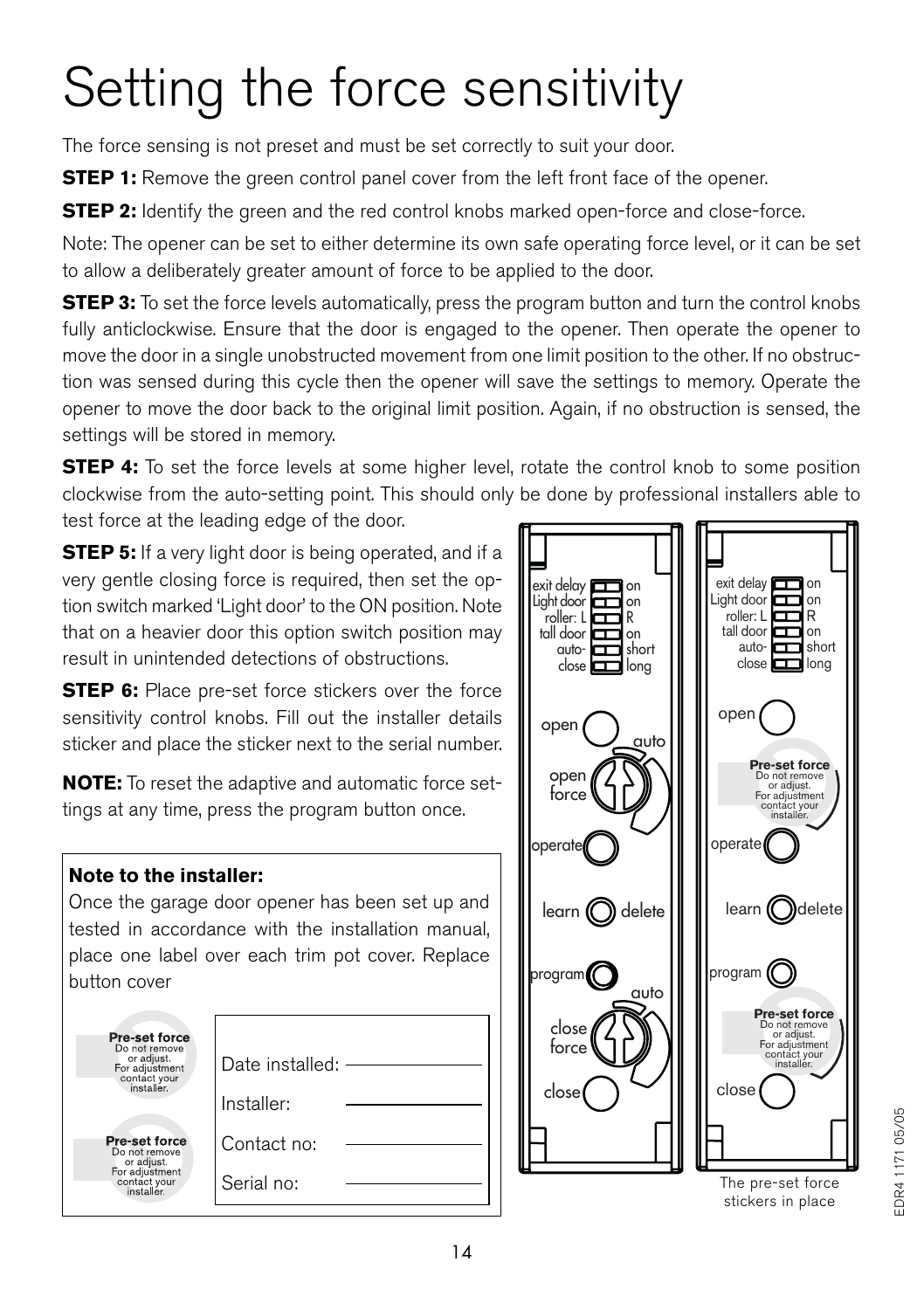## Specifications

Maximum rated torque 70Nm Stand-by power consumption 3W maximum Operating power consumption 900W maximum Ambient operating temperature  $+5^{\circ}$ C to  $+40^{\circ}$ C

Replacement light bulb E27 45mm Round, 40W maximum, RC preferred Mains power required 220V to 240 V, 50 Hz, single phase AC, earthed Suitable for domestic roller doors only. Not rated for shutter doors Curtain edge speed dependent on drum size - approximately 7-10 seconds per drum revolution

Maximum door height dependent on drum size - approximately 3m (3 drum rotations)

- 
- 

#### **Requirements for garage doors**

Height: maximum 3m Width: maximum 6m Gross door mass: maximum 200kg

If any of these values are exceeded safety beams must be fitted or the leading edge force of the garage door tested.

**The force required to move the garage door should not exceed 30kg.**



Rolling shutter door



#### **Overall dimensions**